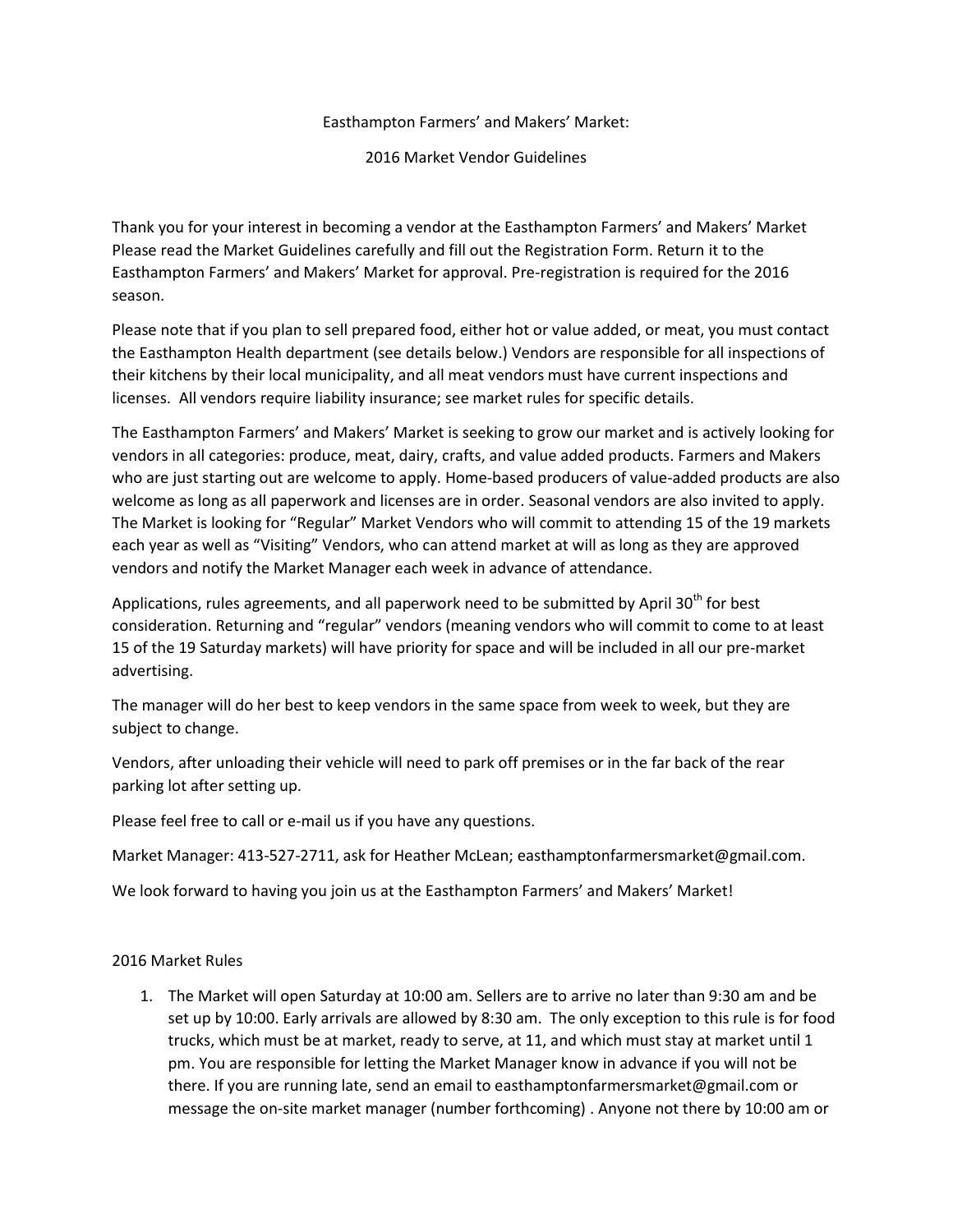not calling will have no space held. Vendors must notify the market manager if you are not going to be at the market for your regular assigned space. The Manager will fill spaces not occupied, or if vendor has not called by 9:00 AM.

- 2. The Market will close at 2:00 pm. Please no early break downs. The Market Manager, with the consensus of the vendors, will determine if weather is too inclement to stay open.
- 3. The Market should be open each week during the Season: May 21 September 24. In case of an emergency early departures must be cleared by the Market Manager. Please, breakdown and pack up before moving your vehicle for loading.
- 4. All sellers must be paid members-in-good-standing of Easthampton Farmers' and Makers' Market. The market runs from May 21 to September 24, for a total of 19 weeks. The stall fee is \$10 per week. There are three payment options: Full time vendor: Pay In Full: \$160, (\$30.00 savings), Full time vendor: Two Payments: \$90 each, (\$10.00 Savings) Drop in: \$60 deposit, Deposit applied to 4 drop-in weeks at \$15.00 per week, then \$15.00 due at market each additional week.
- 5. Any product not listed in the vendor's 2016 market application must be brought before the Market Board. If at any time the Market Manager or Market Board find a product not listed on application, you will be asked to remove said product from your booth and have it brought before the Product Review Committee.
- 6. All vendors of baked goods, processed foods, hot foods or value added edibles, must have a valid license for processing such goods as issued by their home municipality and have an approved application on file at the Easthampton Health Department (http://www.easthampton.org/city\_departments/11) as well as your own municipality for all licenses and inspections. You will not be allowed to sell unless you have proof of inspections and a completed application from the city. Please give the Easthampton Health Department 15 business days to complete the application, and call before you stop by as they have very limited business hours.
- 7. Food Vendors must be approved by the Market Manager. Proper Licensing and insurance must be presented with registration. Preference to Hot Food vendors will be given to Easthampton residents first. All food vendors must comply with the rules of the Health Department.
- 8. All vendors claiming that items sold are organic must be registered with the Baystate Organics and be in compliance with the National Organics Standards Act.
- 9. All vendors must have \$1,000,000 of general liability insurance with Riverside Industries listed as additional insurer or certificate holder.
- 10. All vendors must leave their area clean at the end of each Market. All produce and food vendors must pick up all stray food and food debris located within and around their booths at the close of market each day. Vendors should carry out their own garbage; we must leave the area the way we found it at the beginning of the day.
- 11. All vendors must comply with state and federal marketing regulations.
- 12. Vendors must comply with Market parking regulations. All merchandise and booth supplies must be broken down before moving car into loading/unloading space.
- 13. Please be considerate of your fellow vendors, customers of the Market, and the Market Manager in your conduct at the Market. Voicing negative comments or opinions to customers or vendors as well as disrespectful or unprofessional attitudes towards others will not be tolerated